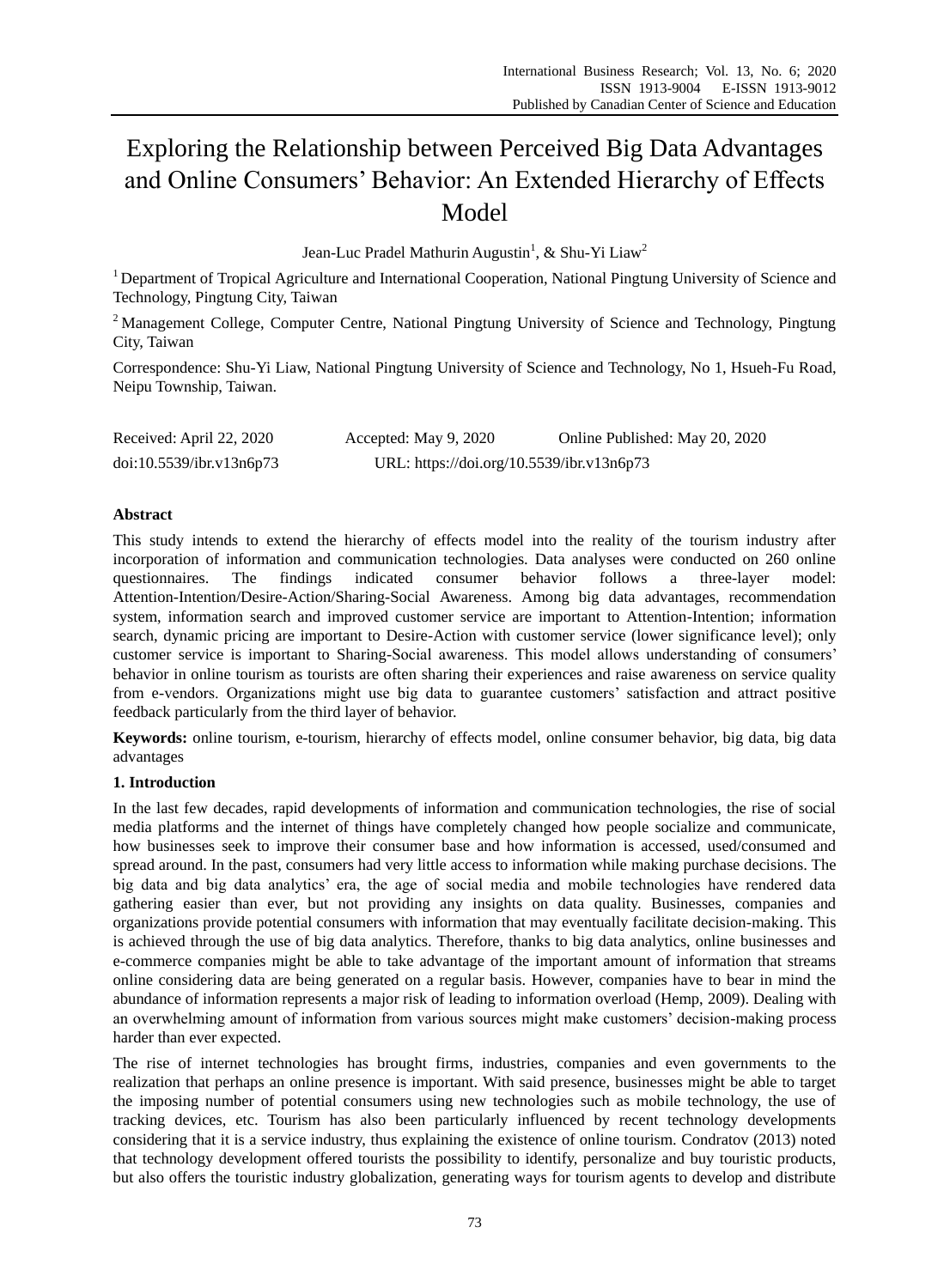their offers globally. Given the continuously growing number of new technology users, it becomes evident that marketing models will be affected by the influence of the internet on consumers' behavior.

Back in 1898, St. Elmo Lewis proposed a hierarchical model that stipulated there were three important steps for success in advertisement and sale: attract attention, maintain interest and create desire (Barry, 2012; Strong, 1925). He later updated his model, adding a fourth step "get action" (Barry, 2012). Commonly known as the AIDA model (attention, intention, desire, action), this model is among the most used in the marketing and advertising field. Since its creation, the model has been widely utilized and was therefore subjected to many prior revisions. However, due to technology changes and the emergence of social media platforms per example, one can confidently assert that the model will be subjected to numerous future updates to cope with existing or future realities in the marketing and advertising world. This is among the reasons the present study will focus on finding out whether one or more layers might be added to the model, based on the relationship between perceived big data advantages and online consumers' behavior in the tourism industry.

Big data and big data analytics are widely used in e-commerce businesses these days, in an effort to fully take advantage of the new developments to better target and serve potential new customers or to retain and offer an improved service to old customers. In the online commerce or e-commerce literature, it is noted that tourism has become the number one e-commerce category with the largest amount of transactions (Harteveldt, Stark, Sehgal, & van Geldrn, 2009; Pan, 2015). Pan (2015) further highlighted that tourism as an information intensive industry, requires the help of new technologies while it also influences their development.

The hierarchy of effects model was developed with the intent of representing four different steps taken into consideration by a seller to lead the customers toward the purchase decision. The end goal is for the seller to convince the customer to buy his products. Therefore, he tries to get customers' attention and have them show interest in the products/services offered, which would later translate into a desire and lead to the customer ultimately buying the products/services. Social media has emerged in the meantime, empowering customers by providing them with a way to voice their opinion. Everything is shared on social media nowadays and this is known by businesses and companies who are trying to take advantage of that situation, given their goal is to gather as many website visitors and try to turn them into actual customers. This situation has resulted in a shift in communication and marketing strategies from traditional businesses to e-businesses. Therefore, this study explores consumers' opinion about big data advantages in online tourism in an attempt to find whether there are more than two stages that apply to the hierarchy of effects model in the big data era.

The present study aims at exploring the layers of consumer behavior in an online tourism context under the influence of big data and big data analytics. After the number of layers has been figured out, the existence of a relationship between the two constructs will be examined. Moreover, the study intends to investigate the relationship between each perceived big data advantage and the layers of consumers' behavior in online tourism. This will help online service providers and e-businesses identify specific big data advantages able to trigger certain layers of behavior. In other words, if companies expect a certain action/reaction from their potential customers, they will definitely know which specific big data advantage(s) to focus on. It's particularly meaningful for organizations to have this kind of insights because such information is particularly important in the process of profit maximization. Throughout the literature, the focus has long been on identifying big data advantages and their importance for various industries; however there seems to be a lack of focus on how these advantages influence consumers' behavior.

## **2. Big Data, Online Tourism and Hierarchy of Effects Model**

This section introduces the concept of big data and presents its advantages/disadvantages in relation to online consumers. It also explores the online tourism concept followed by an historical view of the development of the hierarchy of effects model. Lastly, the hypotheses formulated to conduct this study and its research model are presented.

## *2.1 The Big Data Era*

The appearance of big data technologies was induced by progress in information and communication technologies such as the internet of things, the web 2.0, mobile technologies and the development of social network platforms. As a result of such technology advancements, massive amounts of data were generated on a daily and consistent basis. It became no longer possible to use the same and quickly obsolete techniques for data collection, processing, treatment and analysis (Constantiou & Kallinikos, 2015). Finding ways to handle the ever increasing flux of data and information collected from various sources led to the era of big data and big data analytics.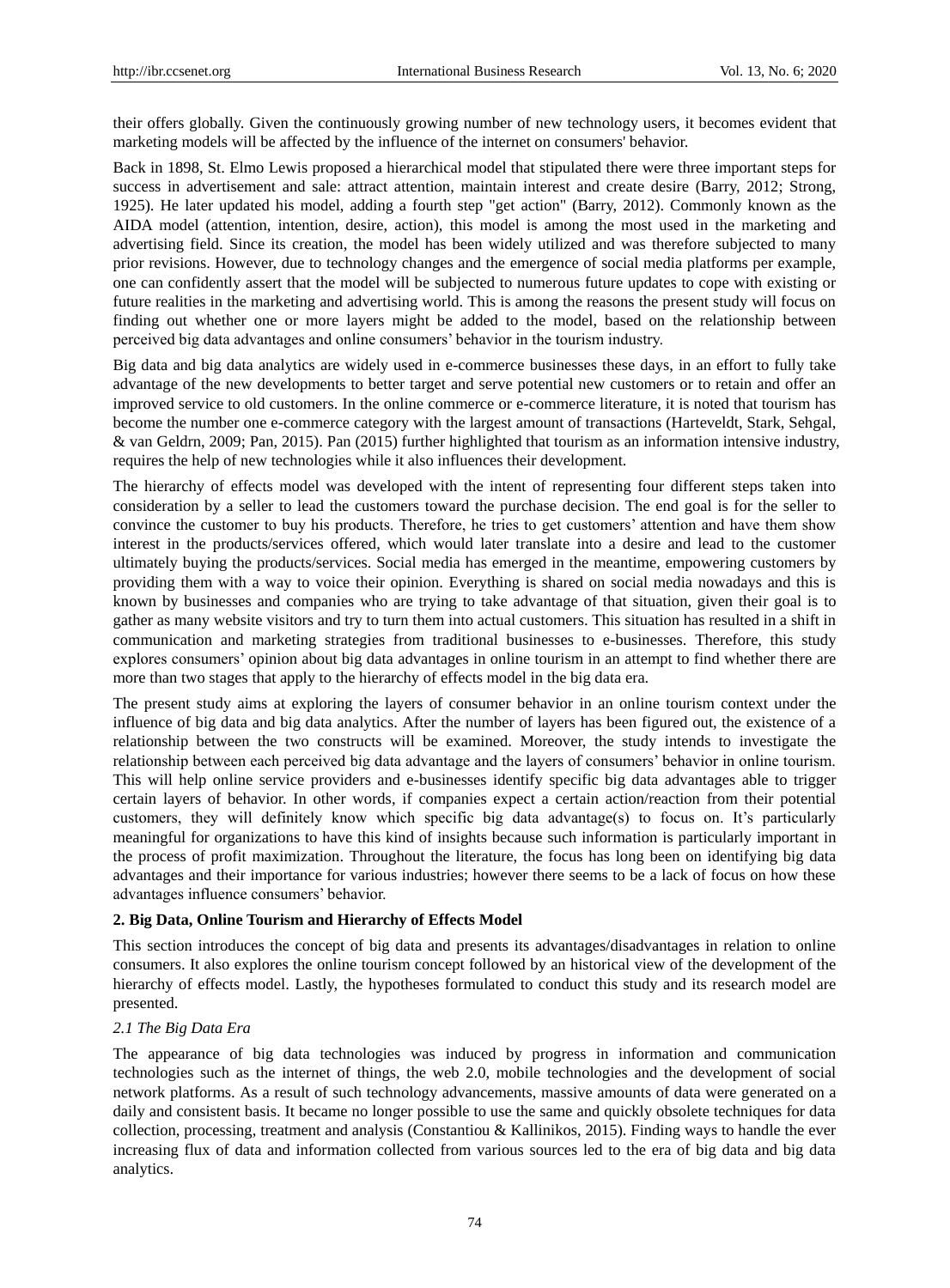Big data is often referred to as the accelerated availability of information and data that has taken place since the development of internet technologies, which has later been accelerated with the social media era, the use of tracking devices, as well as mobile technologies. Various authors, instead of proposing a definition of the concept, opted to discuss its dimensions. The number of proposed definitions throughout the literature indicates big data is a relatively new concept, although extensively discussed lately. However, one proposed definition has garnered a lot of attention, and refers to three intrinsic characteristics of big data: "volume", "variety" and "velocity" (Laney, 2001). Since the introduction of the 3V's framework, it has often been used to describe and define big data (Chen, Chiang, & Storey, 2012; Kwon, Lee, & Shin, 2014); however other authors later discussed more dimensions of big data considering the rapidly evolving nature of the information collected as well as new technological changes (Liao, Yin, Huang, & Sheng, 2014; Gandomi & Haider, 2015; Shah, Rabhi, & Ray, 2015; Zhong, Newman, Huang, & Lan, 2016; Liaw & Le, 2017). It is common belief that the 3V's laid the foundations for more complete, extended and thorough frameworks, and explains why dimensions such as "variability", "veracity" (Zicari, 2013) and "value" were added (Lee, 2017). Other dimensions not in line with the V framework were also added: we refer to complexity (added by SAS) and decay (Lee, 2017). No regards to the number of V's or the confusion originating from the rapid evolution of the many proposed definitions of big data, it is important to understand data generation has seen tremendous growth in recent years, and the need to adjust data analysis capacities followed the same curve, an indication big data emerged from the need to process large amounts of data gathered (Gandomi & Haider, 2015). In fact, the emergence and evolution of big data point toward a tremendous growth and availability of data that might be either sustained or accelerated in the near future (Hassani & Silva, 2015).

#### *2.2 Big Data: Advantages and Disadvantages*

The appearance of the big data era generated hype among big companies, firms and businesses as they were all trying to apply big data to their respective activities with the objective of creating or realizing value from its use. Thus far, it sometimes appears unclear how organizations reap value from big data utilization (Günther, Mehrizi, Huysman, & Feldberg, 2017); however, knowing and understanding the main advantages and disadvantages associated with big data application may help businesses, regardless of their size, decide whether to use/not use the popular technology. The decision to use big data and big data analytics should be based on the expected benefits a company or business wants to achieve from big data utilization. There are four known kinds of benefits associated with big data from an organizational standpoint: transactional, strategic, transformational and informational (Raguseo, 2018). Consumers' big data advantages are the focus of the present paper, which is why we will not extend on the benefits for companies. Some advantages and disadvantages consumers' experience in relation to big data technologies are discussed thereafter.

Big data creates the potential for companies to implement a personalized marketing system which yields better recommendations to consumers. Lee (2017) explained that companies exploit big data from multiples sources which allows them to deliver personalized products recommendations, services or promotional offers. This advantage is known as the recommendation system (ARE).

Internet technologies made information search (AIS) as easy as ever before. However, there would be no guarantee the information retrieved from a search would be accurate considering the tremendous availability of data. Big data technologies provide such accuracy, relevance and speed. No need to spend countless hours filtering search results, and the information retrieved from a consumer's browser is rather accurate. With the use of big data technologies, large amounts of data can be filtered in a matter of seconds to return the most accurate results (Liaw & Le, 2017). But, although information is important, a deluge of information, accurate or not, may cause more harm than good and render the decision-making process harder. Butcher (1998) proposed of couple definitions of information overload, and one of them pointed at having more relevant information than one can possibly assimilate. Researchers found that obvious benefits exist from easier access to information, however information overload can generate problems such as stress, boredom and physical ill health (Edmunds & Morris, 2000).

Big data helps companies set prices dynamically. Baker, Kiewell, and Winkler (2014) discussed how information collected from customers' interactions allowed businesses to set prices accordingly. It also helps businesses guarantee customers' satisfaction while optimizing prices (Lee, 2017). The individual-level price discrimination also known as dynamic pricing (ADP) became very common with internet marketing's development. Through the individual-level price discrimination, businesses can capture a larger share of consumers' surplus (Gabarino & Lee, 2003). It is therefore possible to match each consumer's willingness to pay through the use of big data technologies leading to a maximized profit for sellers (Liaw & Le, 2017).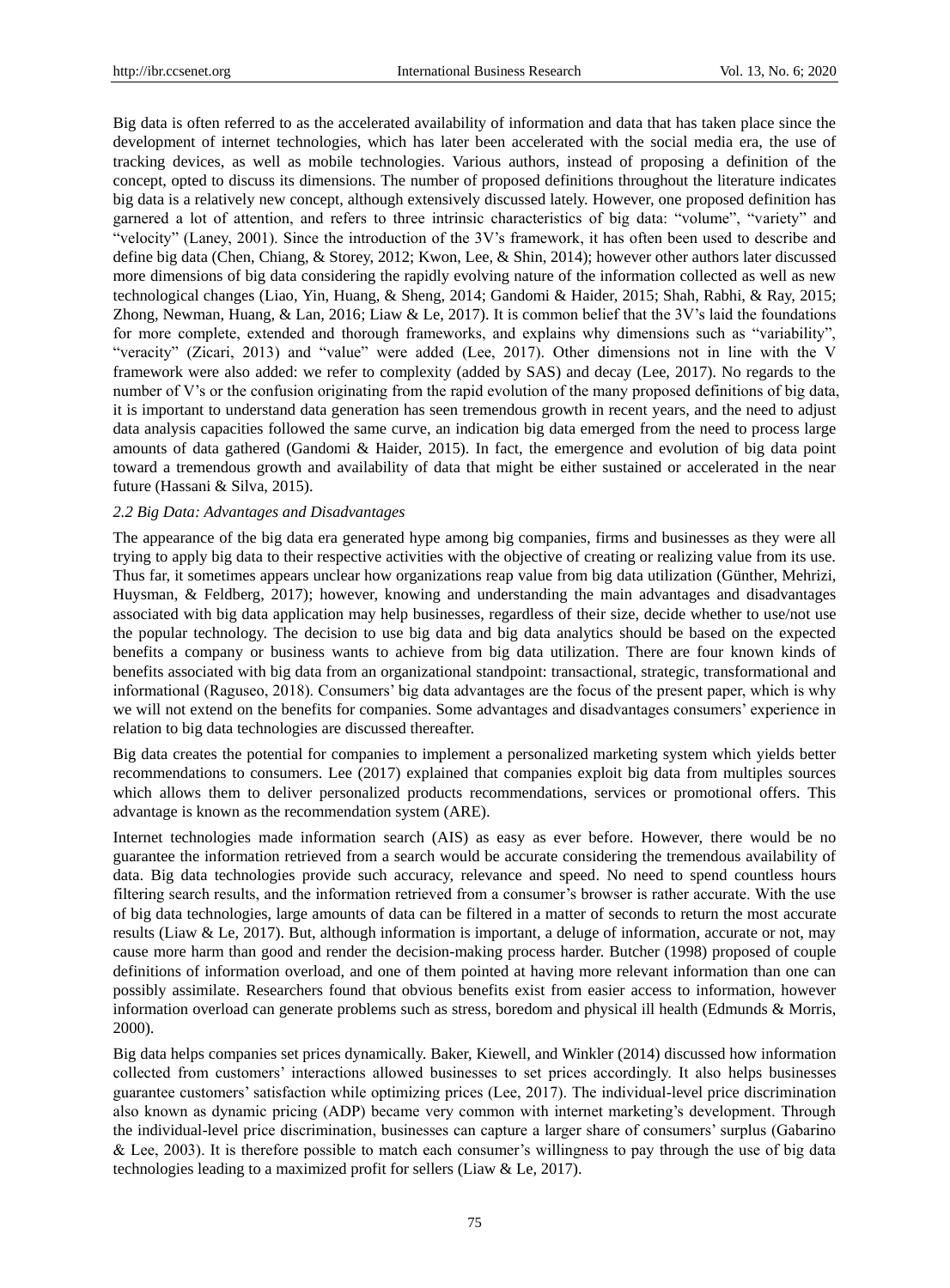The use of big data allows companies to considerably improve customers' satisfaction. Big data analytics can be used to detect fraudulent activities and notify clients in real time. It also creates the ability to effectively assist customer service personnel in understanding and addressing customers' problems (Lee, 2017). It is important to keep in mind satisfied customers are important to any successful business, which is why businesses try by any means necessary to keep customers happy. Big data offers the means to do so through an improved customer service (ACS).

While customers experience big data advantages during their online experiences, they might as well express concerns closely related to the use of big data analytics by online service providers.

Upon visiting online platforms (tourism or any other e-commerce platform), customers' major concerns are the extensive collection of personal information and the security level related to data management. Users of online services are increasingly concerned about lack of proper security mechanism that might lead to confidential information being stolen, transmitted inadvertently or leaked because the use of big data technologies leads to tons of personal information being collected. Therefore, privacy and security constitute a major challenge organizations will have to think of while making the decision to use big data technologies because, not addressed, such a concern might scare away customers, and they'll be reluctant to provide any personal information.

Jorgenson and Hsiao (2016) argued that a behavior can become a source of addiction when performing an act leads to diminished control over the behavior despite adverse consequences. Individuals spending extended amount of time surfing the internet might develop different types of addictions: internet addiction, shopping addiction, etc. Throughout the literature, negative impacts from misuse or overuse of the internet are constantly discussed and include problems with mood, sleep, interpersonal relationship (Jorgenson & Hsiao, 2016). Some authors believe the internet has aggravated the problem of information overload (Swash, 1998). The internet's influence is not to be neglected considering internet use is increasing on a global scale. Internet addicts will hardly log off from the internet and shopping addicts will try to secure all sorts of deals from the internet, needed or not.

Within group of people, trends are usually developed and most, if not all, individuals from the group will follow the trend. This is normally a good influence within a group. However, when the group's influence leads to a customer no longer expressing his own identity to cope with the group's ideology, it might become detrimental with time. If, at some point, the group is divided, such individual might be critically challenged to develop its own personality. Being part of a group should empower individuals rather than suppressing their personal identity.

## *2.3 Online Tourism*

The concept of online tourism, also known as e-tourism, has seen the light of day with the development of internet and communication technologies (ICT). Pan (2015) defines it as this phenomenon where both tourists and organizations adopt ICTs. It is reported that progress in ICT have completely changed how business is conducted in the tourism industry considering how it places the final customer at the center of the production process (Porter, 2001; Condratov, 2013). Once the commerce industry adopted internet and communication technologies, due to the fact that processes and value chains in the industry were transformed by the integration of ICT, therefore the landscape changed (Buhalis, 2003). The internet plays an important role of facilitation and mediation between consumers and service providers in the tourism sector (Werthner & Klein, 1999; Xiang & Gretzel, 2010). Tourists can access tremendous amounts of information online, purchase products or services they are interested in, and share their personal opinion or experience via ratings, reviews or even personal blog posts. Information might be a very important commodity, however, having too much of it at one's fingertips may cause more harm than expected (Edmunds & Morris, 2000). Business within the online tourism is conducted exclusively online, therefore it falls in the category of electronic commerce or e-commerce. Before the internet era, processes within the tourism industry were time consuming, from both the consumers and organizations standpoint: prices were not dynamic, information search was lengthy and had to be done through a travel agent, businesses had limited distributions channels to reach tourists. ICTs brought around new ways for customers to be reached and new distribution channels were created, leading to a redefinition of marketing and transformation of the tourism industry (Buhalis & Law, 2008). Let's also note that online travels have pushed towards the development of new market dynamics and new behaviors considering that tourism in viewed as one of the most important components of e-commerce (Milano, Baggio, & Piattelli, 2011).

## *2.4 The Hierarchy of Effects Model*

The hierarchy of effects model was first introduced by St. Elmo Lewis in 1898 to explain the process through which a salesperson or marketing agent pushes the consumer to make the purchase decision. He first introduced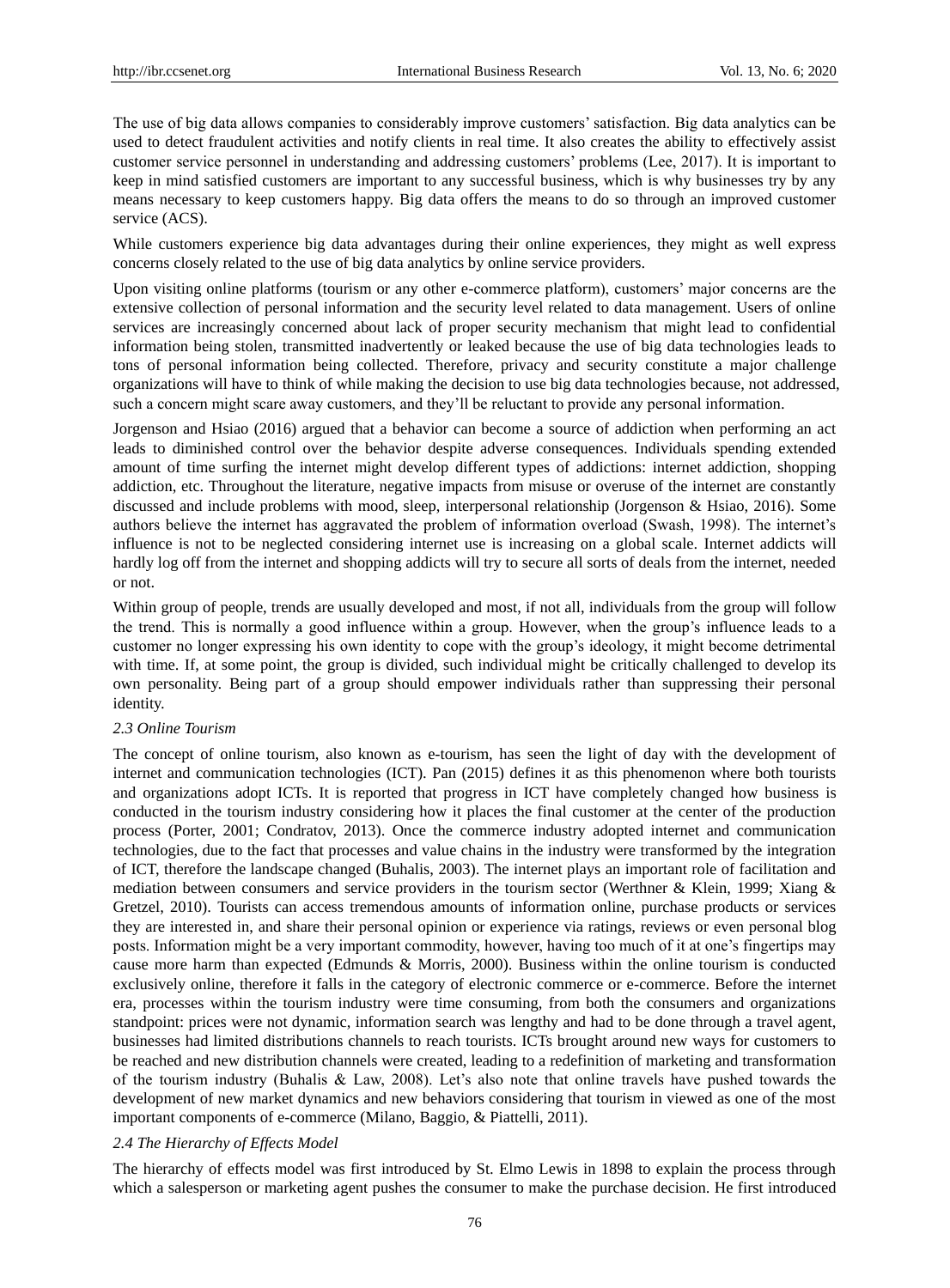a three steps hierarchical framework (attention, interest and desire) that he later updated, adding action as a fourth step (Barry, 2012). It is reported that the marketing and advertisement literature features many hierarchy of effects models which were developed in the personal selling literature since the development of the original model (Bambang, 2012).

Since the introduction of the original model attributed to Strong (1925), many different revisions, adaptations or extended versions have been proposed. At first, Lewis updated his model from attention, interest and desire to attention, interest, desire and action; then it took subsequent forms summarized by Barry & Howard (1990) in their critique of the model in the advertising field. Researchers never stopped expressing interest in the model and, as of recently, a few more versions of the model were proposed in the literature; notably the SICAS model (Yan, Hu, Xu, & Liu, 2017) developed in China in 2011 and the AISDALSLove model (Bambang, 2012). Previous researchers laid the ground for revisions of the model, which is why the present study is based on the assumption that more layers can eventually be added to the original model in order to study consumers' behavior in the online tourism field at a moment where big data and information technologies are very important to the tourism industry.

Travel and tourism websites should have the ability to draw consumers' attention, raise their interest, make them desire the offered products and lead them to the purchase decision. These are the four basic stages of the hierarchy of effects model. But, as social media use becomes more prominent, offering a high service quality tailored to the customer will satisfy his needs and he might end up sharing his experience by any means at his disposal. However, if the consumer is not satisfied and wants to voice his opinion, he will share his negative experience with his connections through word of mouth propagation or on social media to raise awareness among other peers as well as attract more attention to his case so that he can possibly get what he is looking for. To the contrary, a satisfied consumer will return a positive feedback on the service received and might be likely to repurchase from the seller and recommend the same service or package to his friends and peers.

Three moments exist in the travel process: before, during and after as discussed by Leung, Law, Hoof, and Buhalis (2013). Most of the information search is done before the trip when the customer is gathering all available and relevant information and tries to make a decision. Most of the sharing is often done during and after trip. During the trip, some of the information search continues as customers try to identify popular destinations and tourists' spots. Therefore, we have an idea of the moments in which the consumer might express certain layers of behavior such as attention, intention, etc.

From what precedes, the hypotheses that will guide the present study are formulated as follow while the relationship will be explored based on the model presented in Figure 1:

*H<sub>1</sub>*: There are more than two layers of consumer behavior in online tourism associated with big data technologies.

*H2*: There is a relationship between big data advantages and online consumer behavior

*H3*: Each big data advantage is significantly associated with at least one layer of consumer behavior in online tourism



Figure 1. Study Model

#### **3. Methodology**

After consulting relevant literature to big data analysis, online tourism, consumer behavior both offline and online, a questionnaire was designed in order to collect appropriate online data to conduct the present study. To make sure the questionnaire is statistically correct, a first group of data (N=66) was collected from which the internal consistency was tested by determination of Cronbach's alpha (α). An alpha (α) value greater than 0.7 indicates a high internal consistency whereas between 0.5 and 0.7 the internal consistency of the variables can still be accepted (Augustin & Liaw, 2017). The pilot test did not reveal any incoherencies; therefore, data collection was resumed.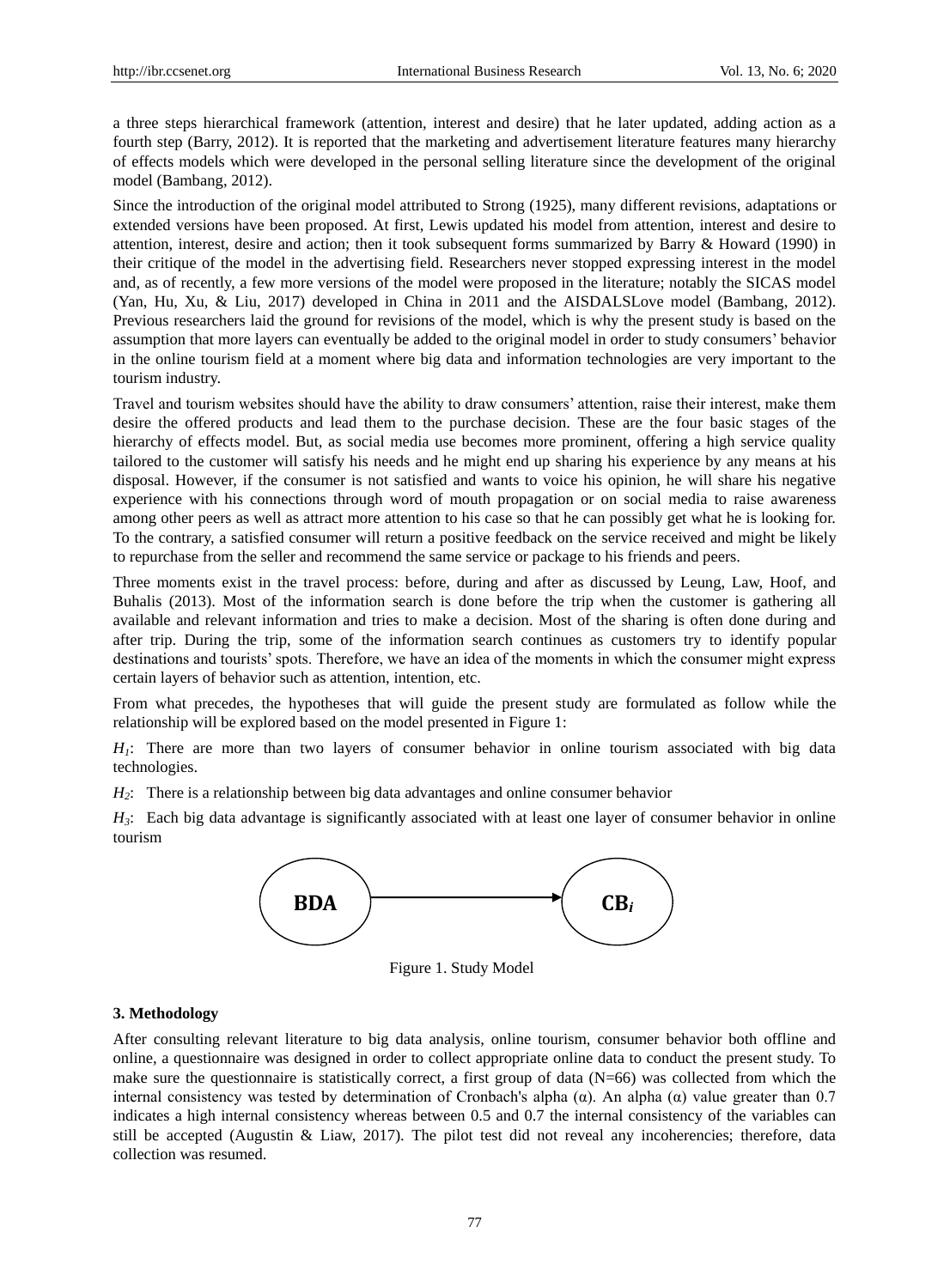## *3.1 Data Collection*

This study required the use of online questionnaires. To make sure respondents would have a clear understanding of the content; two videos were provided at the beginning of the questionnaire as well as a short and quick introduction of the concept big data by the authors. The questionnaire's link was posted on social media platforms such as Facebook and Instagram to ensure a large diversity among the respondents. The ability to fill out the questionnaire remained for about three months between August and October 2018.

## *3.2 Sample Size and Measurements*

Over 300 respondents filled out the questionnaires between August and October 2018. The data examination procedure revealed the existence of univariate outliers within the dataset. Hair (2014) defined outliers as an observation substantially different because it likely has an extreme value. Overall, 45 outliers were detected and therefore the 260 remaining questionnaires were considered suitable to proceed with the analyses. Due to the lack of significance to the study, the demographic characteristics of the sample were not further investigated but will be presented at a later point.

The questionnaire was divided into four sections: the first and second sections measured respondents' perception regarding big data advantages and disadvantages respectively, the third one measured consumers' behavior towards big data advantages and the fourth assessed demographic characteristics such as gender, age, education and so forth. A 7-point Likert scale ranging from strongly disagree (1) to strongly agree (7) was used in the questionnaire.

## *3.3 Characteristics of the Sample*

A total of 305 questionnaires were returned after completion of the data collection process. All questionnaires were fully completed and, after the dataset have been examined and screened for univariate outliers, 45 questionnaires were not considered. The analyses were conducted with the remaining 260 questionnaires. Table 1 presents the characteristics of the sample.

| <b>Variables</b>                        | <b>Valid</b>                                                                     | <b>Frequency</b> | Percentage $(\% )$ |
|-----------------------------------------|----------------------------------------------------------------------------------|------------------|--------------------|
|                                         | Male                                                                             | 92               | 35.4               |
|                                         | Female                                                                           | 168              | 64.6               |
|                                         | Less than 20                                                                     | 105              | 40.4               |
| Gender<br>Age<br><b>Education Level</b> | 21 to 25                                                                         | 83               | 31.9               |
|                                         | 26 to 35<br>36 to 50<br>High school or Vocational<br>Bachelor<br>Graduate school | 44               | 16.9               |
|                                         |                                                                                  | 28               | 10.8               |
|                                         |                                                                                  | 8                | 3.1                |
|                                         |                                                                                  | 203              | 78.1               |
|                                         |                                                                                  | 49               | 18.8               |

## Table 1. Demographic Characteristics  $(n = 260)$

# *3.4 Data Analysis*

Statistical Package for Social Sciences (SPSS 22.0), AMOS 22.0 and STATISTICA 13 were used to conduct statistical analyses. Various analyses are included in the present study: the calculation of Pearson's correlation coefficient, an internal consistency study through the calculation of Cronbach's alpha, an exploratory factor analysis is conducted to identify the factors' structure of online consumer behavior in the context of big data advantages in online tourism, regression analyses as well as a structural equation modeling, were also conducted in order to identify which advantages are specific to the layers of online consumer behavior.

## **4. Results and Discussions**

This section discusses the results of our analyses where factors of consumers' behavior based on consumers' responses applied to an online tourism context are identified through factor analysis. Further analyses were conducted to identify big data advantages related to each layers of behavior.

## *4.1 Structure Identification and Model Building*

The 14 items of consumer behavior designed based on relevant literature had their factorability examined. First, it was observed that the 14 items significantly correlated between 0.160\*\* and 0.656\*\* with one other item, suggesting reasonable factorability. Second, the Kaiser-Mayer-Olkin measure of sampling adequacy was 0.887,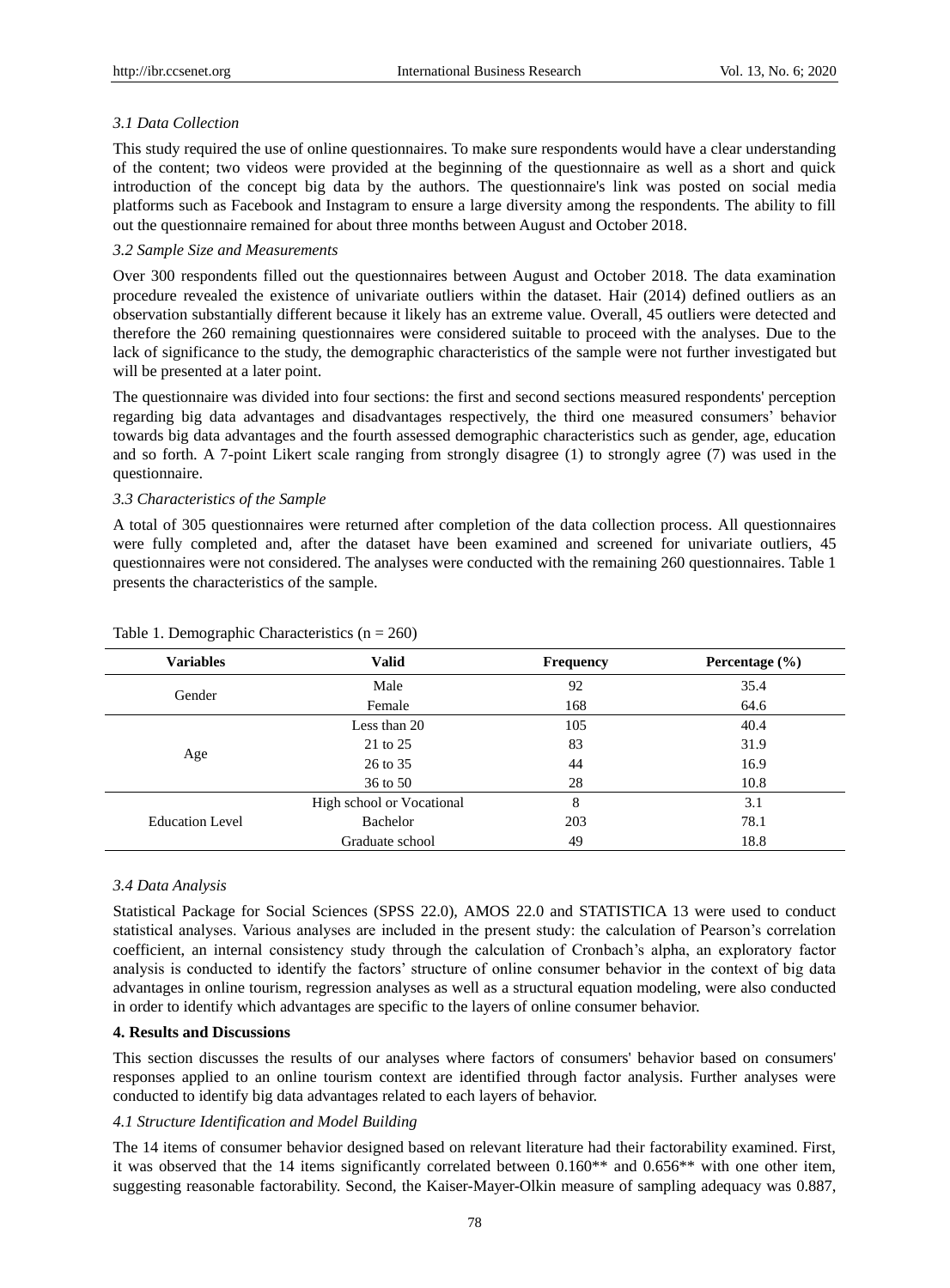above the commonly recommended value of 0.6 and Bartlett's test of sphericity (used to explore the presence of correlations between variables) was statistically significant  $(p=0.000)$  thus indicating sufficient correlations between the variables to proceed with the exploratory factor analysis (Hair, Black, Babin, & Anderson, 2014). Finally, the communalities were all above 0.5, further confirming that each item shared some common variance with other items. Based on the previously mentioned indicators, factor analysis was considered suitable with all 14 items.

Principal component analysis with varimax rotation was used considering the primary goal was to identify the factors representative of consumers' behavior in the online tourism context. Based on eigenvalues and scree plot criteria, the solution with three factors was considered suitable with the factors having respectively the following eigenvalues of 6.514, 1.440 and 1.100. The three factors solution explained 64.67% of the variance, with the first, second and third factor explaining respectively 46.53%, 10.29% and 7.85% of variance. This solution was deemed suitable because all other factors had an eigenvalue lower than 1 and did not explain a substantial part of the variance making it hard to interpret subsequent factors. No items were eliminated as they all contributed to a factor structure and met the minimum criteria of having a primary factor loading of 0.4 or above (Hair et al., 2014).

Finally, after all rotation methods were tested and varimax rotation was deemed the most appropriate, the factor analysis conducted with all 14 items constituting online consumer behavior revealed the three factors structure explaining 64.67% of variance as mentioned earlier. Therefore, three layers of consumer behavior were identified from the results. The first, second and third layers of consumers' behavior are named AI (attention and intention), DA (desire and action) and SS (sharing and social awareness). Table 2 presents the items of each factor. Let's note factor loadings lower than 0.5 were hidden because the intent is to only display the primary contributors to each factor.

Overall, the analysis' results indicated three distinct factors underlying online consumers' behavior when it comes to big data advantages applied in the online tourism context. Internal consistency for each scale was examined using Cronbach's alpha. The reliability of each scale was satisfying: 0.769 for AI (4 items), 0.862 for DA (4 items) and 0.850 for SS (6 items). As observed from the "Cronbach's alpha if item deleted" function in the SPSS software, no substantial increases in alpha for any of the scales could have been achieved by removing more items.

|                  | <b>Factor loadings</b> |       | Communalities |       |
|------------------|------------------------|-------|---------------|-------|
|                  | SS                     | DA    | AI            |       |
| BS <sub>1</sub>  | 0.791                  |       |               | 0.653 |
| B <sub>S2</sub>  | 0.616                  |       |               | 0.618 |
| BS3              | 0.855                  |       |               | 0.759 |
| BS4              | 0.611                  |       |               | 0.618 |
| BS <sub>5</sub>  | 0.530                  |       |               | 0.630 |
| B <sub>S6</sub>  | 0.501                  |       |               | 0.515 |
| Bac1             |                        | 0.749 |               | 0.654 |
| Bac2             |                        | 0.766 |               | 0.713 |
| B <sub>De1</sub> |                        | 0.752 |               | 0.696 |
| B <sub>De2</sub> |                        | 0.834 |               | 0.748 |
| BIn1             |                        |       | 0.652         | 0.605 |
| Bin2             |                        |       | 0.840         | 0.734 |
| BAt1             |                        |       | 0.512         | 0.536 |
| BAt2             |                        |       | 0.675         | 0.573 |

Table 2. Varimax-rotated component analysis factor matrix

# *4.2 Nature of the Proposed Model*

The proposed extended hierarchy of effects for consumer behavior in online tourism is a second order reflective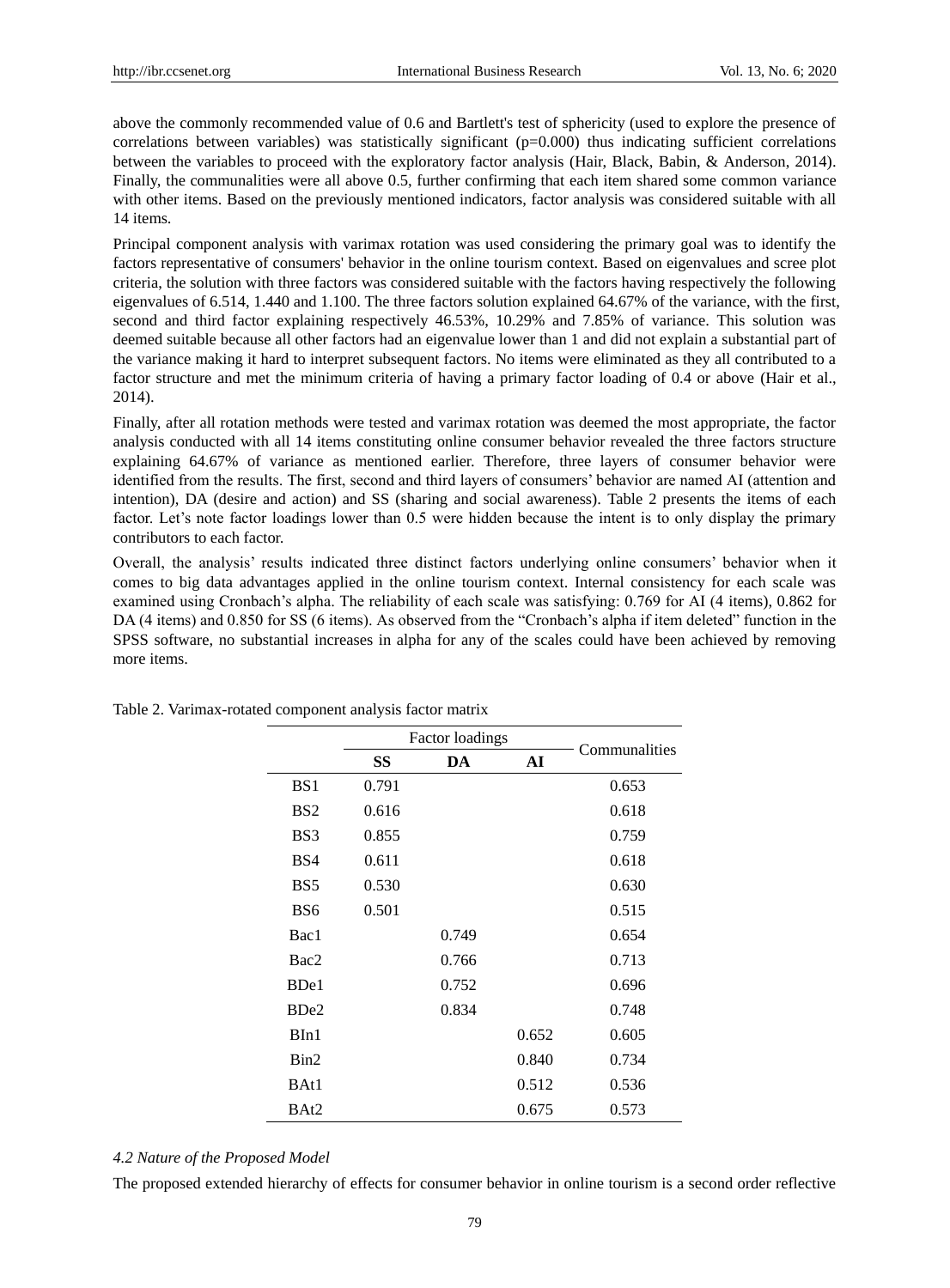model where the direction of the causality is from construct to items considering they covary with each other and dropping or adding one indicator would not modify the conceptual domain of the construct (Akter & Hani, 2011). Edwards and Bagozzi (2000) noted that measures are considered reflective when they are used to examine an underlying construct that is observable. To ensure reflective measures are reliable, internal consistency is important; therefore Cronbach's alpha as well as other reliability measures are suitable for reliability assessment (Petter, Straub, & Rai, 2007). Bollen and Lennox (1991) reported that "the correlation between any two measures should be positive for reflective constructs".

The research model for online consumer behavior in the case of big data applied in online tourism therefore is presented in Figure 3 based on the analyses results:



Figure 2. Relationship between BDA and CB

A previous research from Liaw and Le (2017) supports the existence of the first two layers (AI and DA); but SS is a new measurement being added to the basic framework of the hierarchy of effects model. Consumers, after making the purchase decision of goods and services online, they no longer just enjoy the experience. The social media age has given a voice to consumers who can either express their satisfaction or lack of satisfaction, based on their experience. In case of a positive experience, the consumer will often share the outcome with his peers and friends on social media, review, rate and comment on the e-vendor's website and likely repurchase from that e-vendor. If the experience was not pleasant, he will actively try to return the product or get a refund, post negative comments, poor reviews and ratings on the e-vendor's site in order to let others know what they are dealing with. In both situations, it is their way of raising social awareness. These comments, reviews and ratings posted on the e-vendor's page will remain on the website and other prospective customers can access them while they are simply checking products or about to make the purchase decision.

## *4.3 Sharing and Social Awareness: A Social Media Gift*

Knowledge sharing has been continuously studied in the literature. There are many reasons for sharing in the field of travel and tourism and various studies emphasized some of these reasons (Bilgihan, Barreda, Okumus, & Nusair , 2016). This opportunity has been granted to consumers with the introduction and diffusion of the interactive Web 2.0 (named Travel 2.0 in the tourism field) features and applications. Online social networks are part of the Web 2.0. Social media platforms are seen as internet-based applications carrying user-generated contents created by consumers from relevant experience, and archived or shared online for easy access by other impressionable consumers (Blackshaw, 2006; Xiang & Gretzel, 2010). Social media plays an ever increasing important role as an information source for travelers. In the Cluetrain Manifesto, it is asserted that "people in networked markets have figured out they get far better information and support from one another than from vendors" (Locke, Levine , Searls, & Weinberger, 2000). This indicates user-generated contents are, more often than not, considered reliable (Ankehurst, 2009; Xiang & Gretzel, 2010). Because they are viewed by other potential consumers as more reliable, and because consumers are more likely to believe a fellow customer who experienced a product or service, user-generated contents need to be given proper consideration. Xiang and Gretzel (2010) commented that "social media are becoming more popular, comprehensive and travel-specific sites are likely to evolve into primary online travel information sources". Therefore, tourism marketers can no longer ignore the role of social media in distributing travel-related information without the risk to become irrelevant (Milano et al., 2011). Besides the important role of social media in travel-related information search, it is important to understand social media platforms provide the consumers with a mean to make their voices heard either when they are happy about their experiences or disappointed by a service they paid for or by a service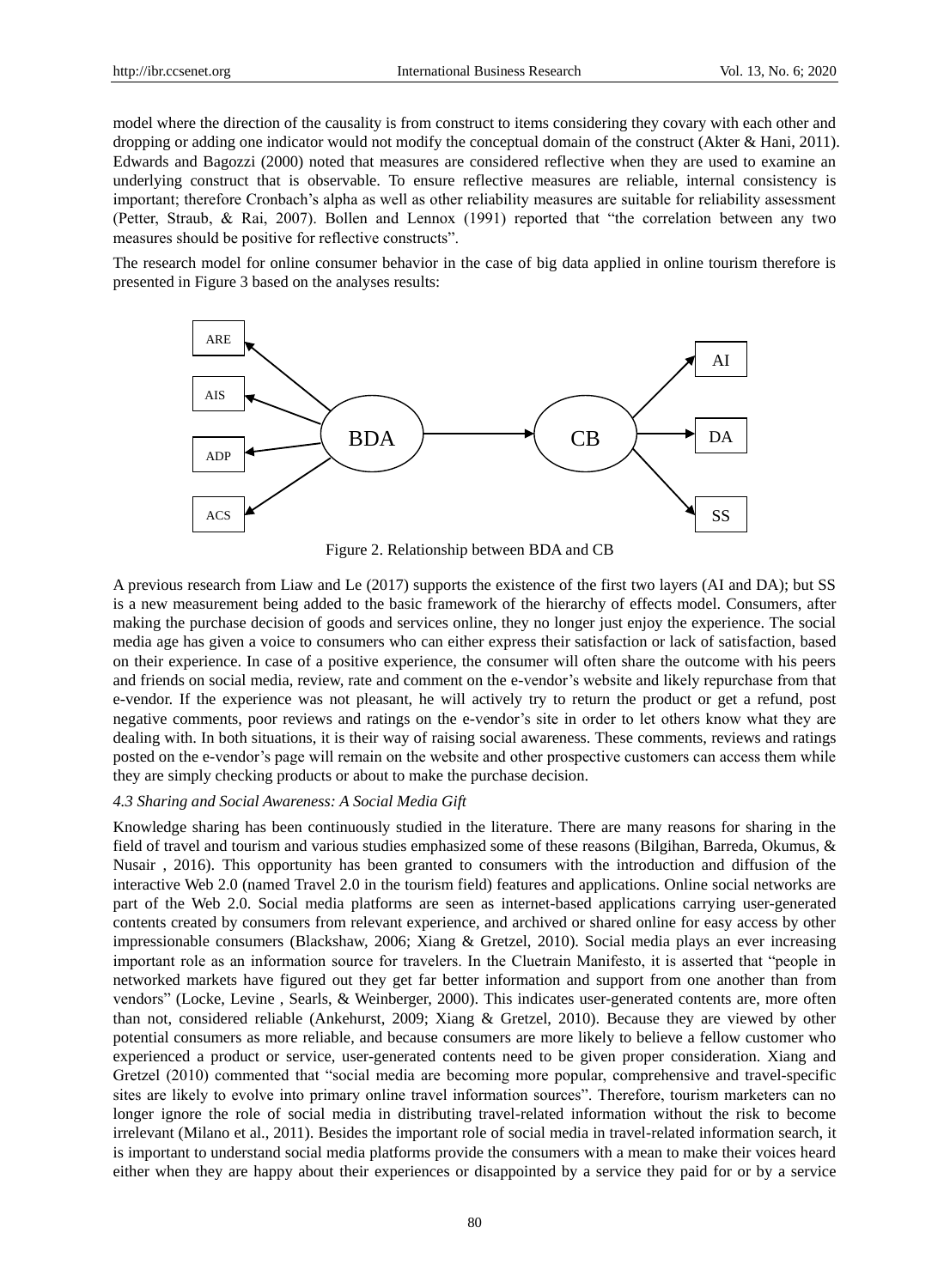provider's customer care. Although many researchers discussed the sharing of information in online social networks, very rarely has it been considered for extension of the behavioral hierarchy model. Three layers of behavior have been identified, therefore  $H_1$  is supported.

## *4.4 Relationship between Big Data Advantages and Online Consumers' Behavior*

Now that the layers of behavior have been identified, and it has been established that consumers' behavior follows a three layer structure, it is important to examine the existence of a relationship between the constructs. Using the structural equation model method, it is shown there is a direct positive and significant relationship between big data advantages and online consumers' behavior (H<sub>2</sub>:  $\beta$ 1 = 0.576, t = 10.438, p < 0.001) which indicated that  $H_2$  was supported. In other words, it means that consumers' behavior is likely to be influenced if they feel the advantages of big data applied in online tourism websites. Such result is consistent with previous studies from Liaw and Le (2017).



Figure 2. Direct effect between BDA and CB

#### *4.5 Strength of Behavior*

The one question that remains to be addressed after the composition of online consumer behavior and the existence of a relationship between the constructs have been figured out: how does the consumer really behaves whether he strongly or fairly feels the advantages of big data? In order to assess the strength of consumers' behavior depending on how they experience the advantages of big data in their online tourism experience, an analysis of variance was conducted and it yielded out the following results where the consumers highly feel the advantages of big data in their online tourism experience (H) or fairly feel the advantages of big data in their online tourism experience (L). The combined effect of big data advantages and behavior came out significant (F: 3.19,  $p < 0.05$ ) as seen in Figure 4.



Figure 3. Strength of behavior vs. big data advantages

The more a customer feels the advantages of big data during his online tourism experience, the more likely he is to pay attention, express interest and desire, which might ultimately lead to him taking actions in the meaning of making the purchase decision. Compared to customers who feel the high advantages of using big data in online tourism, the category of customers who feel low advantages of using big data in online tourism will be less likely to pay attention, express their intention and desire, and take action and then share in order to raise social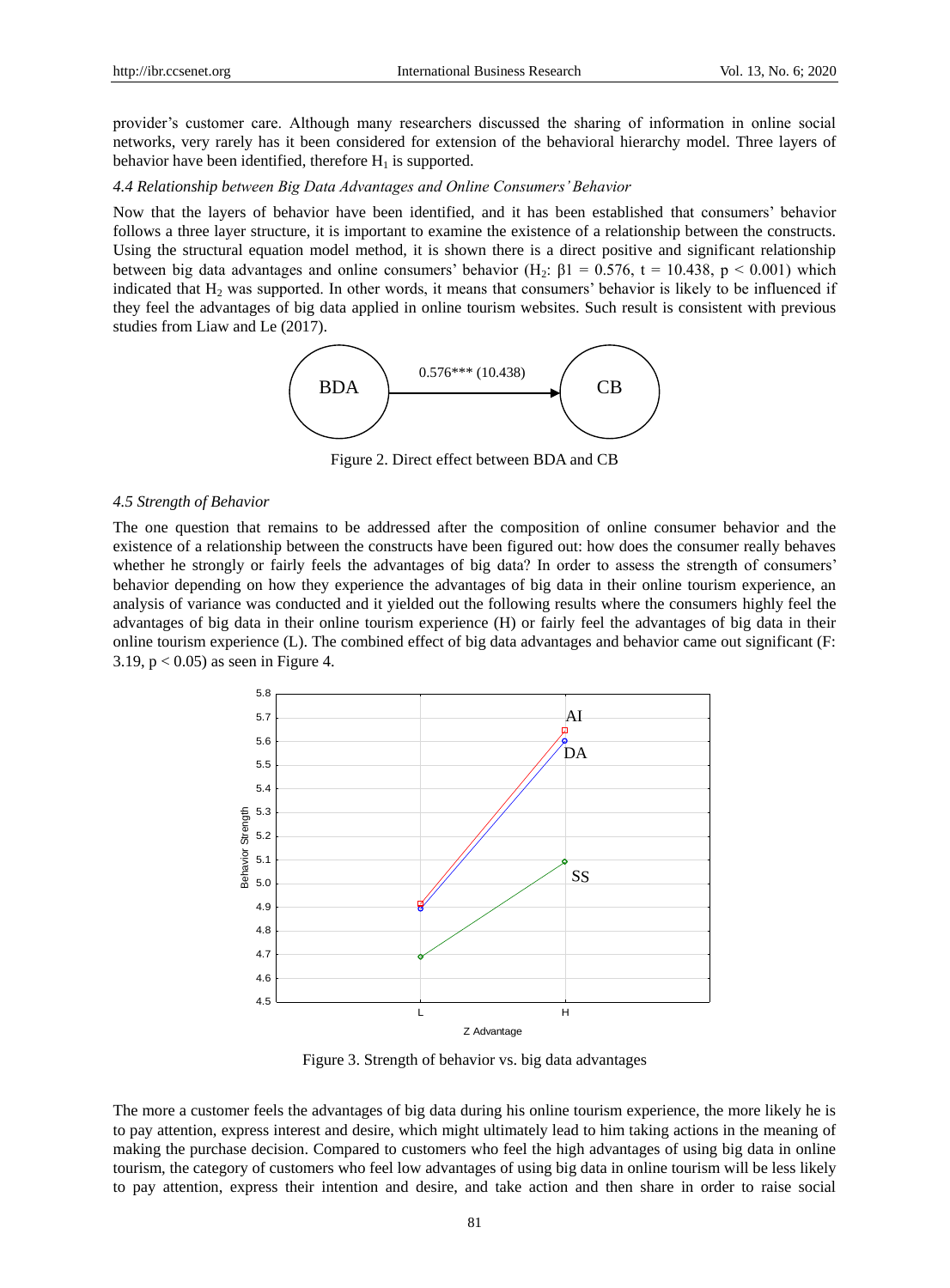awareness. In other words, their behavior will be influence by their perception of big data advantages because the higher the perception is about the advantages of using big data in online tourism, the stronger the behavior will be.

## *4.6 Relationship between Each Big Data Advantage and the Layers of Behavior*

First and foremost, before running a regression analysis in order to identify which specific big data advantage relates to which consumers' behavior component, it is important to explore the correlations between both constructs although not providing any insight on the causality of the relationship. Mendenhall & Sincich (2012) specifically noted there is one valid conclusion to be drawn from the correlation, whether high or low, it is the possible existence of a linear trend between independent and dependent variables. The correlations are assessed using Pearson's correlation coefficient *r* (Table 3).

# Table 3. Correlation between big data advantages and consumers' behavior

| Variables                                                              | Mean   | Std.    | ARE       | AIS       | ADP       | ACS       |
|------------------------------------------------------------------------|--------|---------|-----------|-----------|-----------|-----------|
| AI - Attention - Intention                                             | 5.2827 | 0.86317 | $0.316**$ | $0.453**$ | $0.425**$ | $0.454**$ |
| DA - Desire - Action                                                   | 5.3163 | 0.85151 | $0.414**$ | $0.488**$ | $0.488**$ | $0.396**$ |
| $SS - Sharine - Social awareness$                                      | 4.9103 | 0.93335 | $0.213**$ | $0.296**$ | $0.266**$ | $0.279**$ |
| $\ldots$ $\ldots$ $\ldots$<br>$\mathbf{r}$ , and a set of $\mathbf{r}$ |        |         |           |           |           |           |

*\*\*. Correlation is significant at the 0.01 level (2-tailed).*

From the correlation table, it is observed that all correlations are significant, although not strongly correlated to one another. As noted by Augustin and Liaw (2017), we can assess the strength of a linear relationship between two correlated variables with the calculation of the correlation coefficient *r*. Of all the layers of consumer behavior, SS is the one displaying the weakest correlations with all of the big data advantages regardless of their significance level. It is clear that all the correlations are significant, but this might be partly explained by the fact that not all customers care or feel compelled to sharing their experience on social media, might want to keep some experiences for themselves, only share when they have a negative experience or might not even know about social media in some cases.

Once the correlations between big data advantages and layers of online consumer behavior have been explored, it is important to figure out which advantage is significant to which layer of behavior. For this to be accomplished, the relationship between the advantages and each layer of behavior will be studied closely through regression analysis.

The regression analyses exploring the relationship between every single big data advantage and the different layers of consumer behavior in the context of big data applied in online tourism resulted in Table 4. Let's note the advantages are the independent variables whereas behavior is the dependent variable.

|                      |            |           |           | ັ          |               |
|----------------------|------------|-----------|-----------|------------|---------------|
| Constant $(\beta_0)$ | ARE        | AIS       | ADP       | <b>ACS</b> | Behavior (CB) |
| 2.204                | $0.261***$ | $-0.185*$ | 0.110     | $0.514***$ | AI            |
| .428                 | 0.093      | $0.247**$ | $0.214**$ | $0.157*$   | DA            |
| 2.850                | 0.086      | $-0.038$  | 0.008     | $0.348***$ | SS            |

Table 4. Relationship between layers of behavior and big data advantages

*Note.* \*\*\* p< 0.001, \*\* p < 0.01, \* p < 0.05

A customer, in his online experience will be more likely to express attention and intention as he feels the advantages of a recommendation system  $(0.261***)$  and an improved assistance to customers  $(0.514***)$ . At a lesser degree, he might express attention and intention as he feels the advantages of an information search (-0.185\*). However, the negative sign attached might indicate that the customer will, at some point, feel overwhelmed because as he experiences the information search function, he might end up spending more time reviewing information that aren't relevant to him. Polìc (2009) reported that too much information, multiple information sources, incomplete or conflicting information are considered stressors that will lead to decision making being made in stressful conditions. Therefore, the overwhelming amount of information will not benefit the consumer both in terms of time spent reviewing inappropriate offers and in decision-making being made under stress. It has also been discussed that accurate and precise information is important for decision-making; however, too much information or many information sources, relevant or not, lead to information overload and the consequences of information overload are well known and include (but are not limited to) stress, physical ill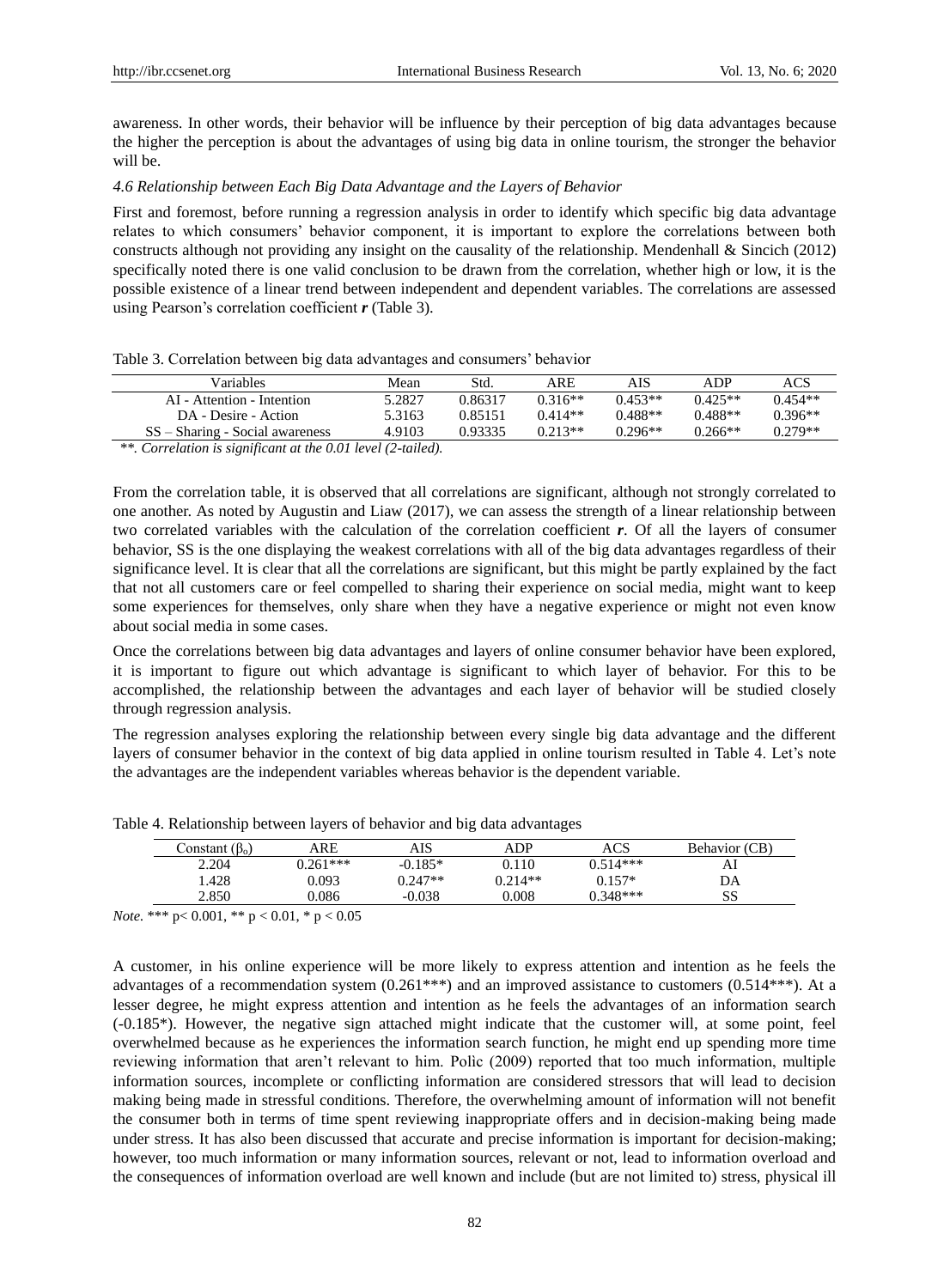health, boredom, slower decision-making (Butcher, 1998; Edmunds & Morris, 2000; Hemp, 2009). Information should be precise and filtered down for the consumer otherwise there is the risk that it may become a disadvantage. After the first stage where the customer expresses attention and intention, he then moves to the desire and action stage where the purchase decision is made. He is very likely to express desire and make the purchase decision as he feels the advantages of an information search (0.247\*\*\*) and dynamic pricing (0.214\*\*\*) functions. Once the relevant information is found, the customer expresses desire and even takes action. At a lesser degree, the customer might express desire and take action when he feels the advantages of an improved assistance to customer (0.517\*). Once the customer has been taken care of (either well or not well), he is very likely to share his opinion as well as raise social awareness. This third stage where the customer might feel the advantage of an improved assistance to customers (0.348\*\*\*) is critical for e-vendors because a satisfied customer will share his positive opinion based on his online experience. The same way, if the customer is not satisfied, he will return negative feedback, give negative ratings, post about his negative experience on social media and discourage his surroundings to buy from the e-vendor who provided the poor service. Other customers can later access those comments and opinions, and in some situations said comments/opinions, if negative and considered meaningful, might turn new customers off when it comes to buying from this e-vendor.

Organizations and businesses will take away from the research findings the importance of sharing between customers in the e-commerce filed. Consumers often share their negative experiences with peers; they are also likely to recommend any e-vendor from whom they received a high quality service. Therefore, satisfied consumers are assets they should manage to always have on their side. Moreover, tremendous amounts of information might become detrimental to decision-making. Providing customers with specific, concise and very accurate information about products and services might serve them well.

## **5. Conclusion**

The last three decades saw numerous information and communication technology developments among which are listed the apparition of the internet and the emergence of social media. With these developments, tremendous amounts of data are generated on a daily basis. That led to the rise of the concept of big data. Big data, with the opportunities and challenges that it brings, impacts all businesses and industries, including the tourism industry. The present study was conducted to extend the hierarchy of effects model as a mean to adapt it to big data applied in online tourism, to explore the relationship between big data advantages and consumers' behavior and to figure out how layers of behavior are influenced by big data's advantages. The results showed the integration of a third layer in the hierarchy of effect model. It is indicative of the penetration of social media into the tourism field. Big data advantages are significantly correlated to the layers of behavior in online tourism, although the significance levels are not the same as shown in the results section. The new layer deals with the important issue of sharing in online tourism. Integrating new concepts brought around by recent technology developments is at the core of extending models that were developed in the past to deal with current issues. Consumers' behavior is, and will remain an important topic because individuals constantly change their behavior depending on the situation. Xiang and Gretzel (2010) emphasized because tourism rely so much on information, it is important to fully understand technological changes impacting distribution and accessibility of travel information. But, as discussed earlier, companies need to be aware of the disadvantages of information overload on consumers' decision-making.

#### **6. Limitation and Future Research**

Further studies might attempt to introduce new measurements to deal with recent developments of ICTs considering that tourism is mutually affected by new technologies. For example, mobile technologies are further changing the structure of communication and how business is conducted. This is an opening for more studies in the field.

## **References**

- Akter, S., & Hani, U. (2011). Complex modelling in marketing using component based SEM. *Australian and New Zealand Marketing Academy Conference,* 1-9.
- Ankehurst, G. (2009). User generated content: the use of blogs for tourism organizations and tourism consumers. *Service Business, 3*(1), 51-61. https://dx.doi.org/10.1007/s11628-008-0054-2
- Augustin, J. L. P. M., & Liaw, S. Y. (2017). Tourism Competitiveness of the Asia-Pacific Region through Consistency Analysis. *Asia-Pacific Journal of Tourism Research, 22*(12), 1295-1307. https://doi.org/10.1080/10941665.2017.1391855
- Baker, W., Kiewell, D., & Winkler, G. (2014, June). *McKinsey.* Retrieved April 6, 2020, from http://www.mckinsey.com/business-functions/marketing-and-sales/our-insights/using-big-data-to-make-bett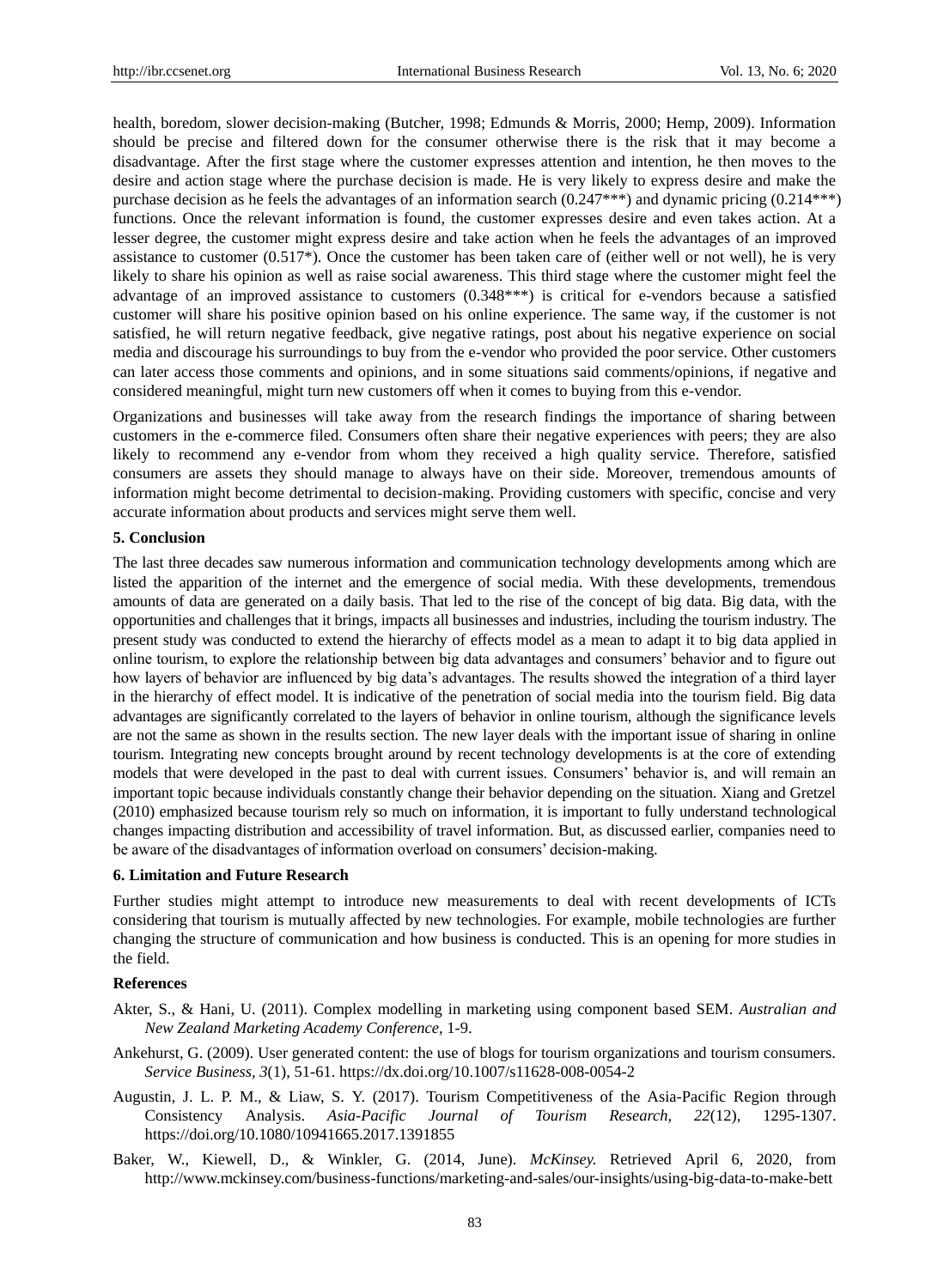er-pricing-decisions

- Bambang, S. (2012). The Development of Hierarchy of Effects Model in Advertising. *International Research Journal of Business Studies, 5*(1), 73-85. https://doi.org/10.21632/irjbs.5.1.73-85
- Barry, T. E. (2012). The development of the Hierarchy of Effects: An Historical Perspective. *Current Issues and Research in Advertising, 10*(1-2), 251-295.
- Barry, T. E., & Howard, D. J. (1990). A Review and Critique of the Hierarchy of Effects in Advertising. *International Journal of Advertising, 9*(2), 98-111. https://doi.org/10.1080/02650487.1990.11107138
- Bilgihan, A., Barreda, A., Okumus, F., & Nusair, K. (2016).Consumer Perception of Knowledge Sharing in Travel-Related Online Social Networks. *Tourism Management, 52,* 287-296. https://doi.org/10.1016/j.tourman.2015.07.002
- Blackshaw, P. (2006). *The consumer-generated surveillance culture.* Retrieved from http://www.clickz.com/showPage.html?page=3576076
- Bollen, K., & Lennox, R. (1991). Conventional Wisdom on Measurement: A Structural Equation Perspective. *Psychological Bulletin, 110*(2), 305-314. https://doi.org/10.1037/0033-2909.110.2.305
- Buhalis, D. (2003). *E-tourism: Information Technology for Strategic Tourism Management.* London: Pearson (Financial Times / Prentice Hall).
- Buhalis, D., & Law, R. (2008). Progress in information technology and Tourism Management: 20 years on and 10 years after the internet: The state of e-Tourism research. *Tourism Management, 29,* 609-623. https://doi.org/10.1016/j.tourman.2008.01.005
- Butcher, H. (1998). *Meeting Managers' Information Needs.* London: Aslib.
- Chen, H., Chiang, R., & Storey, V. C. (2012). Business Intelligence and Analytics: From Big Data to Impact. *MIS Quarterly, 36*(4), 1165-1188. https://doi.org/10.2307/41703503
- Condratov, I. (2013). E-Tourism: Concept and Evolution. *Ecoforum, 2*(1), 58-61.
- Constantiou, I. D., & Kallinikos, J. (2015). New Game, New Rules: Big Data and the Changing Context of Strategy. *Journal of Information Technology, 30*(1), 44-57. https://doi.org/10.1057/jit.2014.17
- Edmunds, A., & Morris, A. (2000). The Problem of Information Overload in Business Organizations: A Review of the Literature. *International Journal of Information Management, 20*(1), 17-28. https://doi.org/10.1016/S0268-4012(99)00051-1
- Edwards, J., & Bagozzi, R. (2000). On the Nature and Direction of Relationships between Constructs and Measures. *Psychological Methods, 5*(2), 155-174. https://doi.org/10.1037/1082-989X.5.2.155
- Gabarino, E., & Lee, O. (2003). Dynamic pricing in internet retail: effects on consumer trust. *Psychology and Marketing, 20*(6), 495-513. https://doi.org/10.1002/mar.10084
- Gandomi, A., & Haider, M. (2015). Beyond the hype: Big data concepts, methods, and analytics. *International Journal of Information Management, 35*(2), 137-144. https://doi.org/10.1016/j.ijinfomgt.2014.10.007
- Günther, W. A., Mehrizi, M. H., Huysman, M., & Feldberg, F. (2017). Debating Big Data: A Literature Review on Realizing Value from Big Data. *Journal of Strategic Information Systems, 26,* 191-209. https://doi.org/10.1016/j.jsis.2017.07.003
- Hair, J. J., Black, W. C., Babin, B. J., & Anderson, R. E. (2014). *Multivariate Data Analysis: Pearson New International Edition* (7th ed.). Edinburgh: Pearson Education Livited.
- Harteveldt, H., Stark, E., Sehgal, V., & van Geldrn, K. (2009). US Online Leisure Travel channel Share Forecast: Suppliers vs Intermediaries: 2008 to 2013. Cambridge: Forrester Research.
- Hassani, H., & Silva, E. S. (2015). Forecasting with Big Data: A Review. *Annals of Data Science, 2,* 5-19. https://doi.org/10.1007/s40745-015-0029-9
- Hemp, P. (2009). Death by Information Overload. *Havard Business Review, 87*(9), 83-89.
- Jorgenson, A., & Hsiao, R. J. (2016). Internet Addiction and Other Behavioral Addictions. *Child and Adolescent Psychiatric Clinics of North America,* 509-520. https://doi.org/10.1016/j.chc.2016.03.004
- Kwon, O., Lee, N., & Shin, B. (2014). Data Quality Management, Data Usage Experience and Acquisition Intention of Big Data Analytics. *International Journal of Information Management, 34*(3), 387-394. https://doi.org/10.1016/j.ijinfomgt.2014.02.002